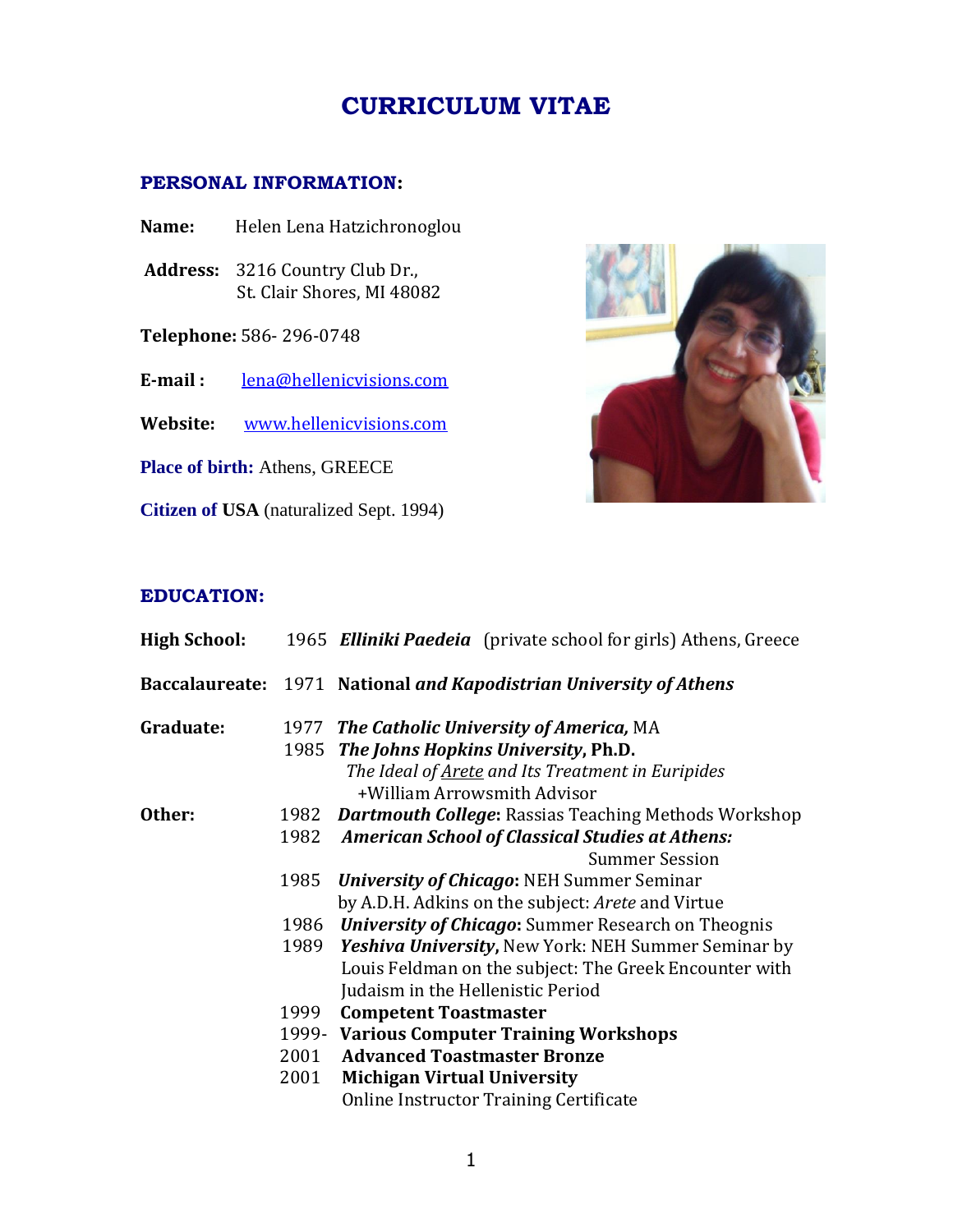- 2005 **Coach University** Training and Graduation
- 2009 **ANGEL** on Line Training Certificate
- 2009 **Peak Potentials** "Train the Trainer I" Certification

## **FACULTY / RESEARCH / APPOINTMENTS:**

|  |  |  | 1999-present Macomb Community College, Adjunct Professor of Humanities |  |
|--|--|--|------------------------------------------------------------------------|--|
|  |  |  |                                                                        |  |

- 1997-99 Research/ Founding of *Hellenic Visions*
- 1990-97 Wayne State University Modern Greek Studies Director
- 1993-94 American School of Classical Studies at Athens: Senior Associate Member (research appointment during Sabbatical Leave from WSU)
- 1985-90 University of Florida, Assistant Professor of Classics and Modern Greek
- 1983-85 University of Florida, Visiting Provisional Assistant Professor of Classics and Modern Greek
- 1982-83 The Johns Hopkins University Evening College, Instructor
- 1979-80 The Johns Hopkins University, Department of Classics, Teaching Assistant
- 1975-80 Greek Community Schools (Washington D.C., MD & VA), Teacher
- 1975-76 International Center for Language Studies (Washington D.C.), **Instructor**
- 1972-74 High Schools of Nafplion & Kiaton, (GREECE), Teacher

## **PROFESSIONAL SOCIETY MEMBERSHIPS:**

| 2014-present | Johns Hopkins University Legacy Society                     |
|--------------|-------------------------------------------------------------|
| 2014-present | AHEPA American Hellenic Progressive Educational Association |
|              | (education area)                                            |
| 2005-present | Daughters of Penelope (Thamyris Chapter)                    |
| 2002-2005    | <b>Metro East Chamber of Commerce</b>                       |
| 1995-2003    | Toastmasters International                                  |
| 1995-2003    | Society for The Preservation of The Greek Heritage          |
| 1993-1994    | American School of Classical Studies at Athens, 1993-94,    |
|              | Senior Associate Research Member (Sabbatical Leave from     |
|              | <b>WSU</b>                                                  |
| 1992-1998    | Michigan Classical Conference                               |
| 1992-1994    | Michigan Foreign Language Association                       |
| 1992-1994    | <b>Modern Languages Association</b>                         |
| 1991-1993    | American Council on the Teaching of Foreign Languages       |
| 1991-present | Detroit Classical Association                               |
| 1991-present | Detroit Institute of Arts, Founders Society                 |
| 1991-1992    | National Association of Female Executives                   |
| 1990-1992    | <b>International Association of Learning Laboratories</b>   |
| 1988-2003    | <b>Women's Classical Caucus</b>                             |
|              |                                                             |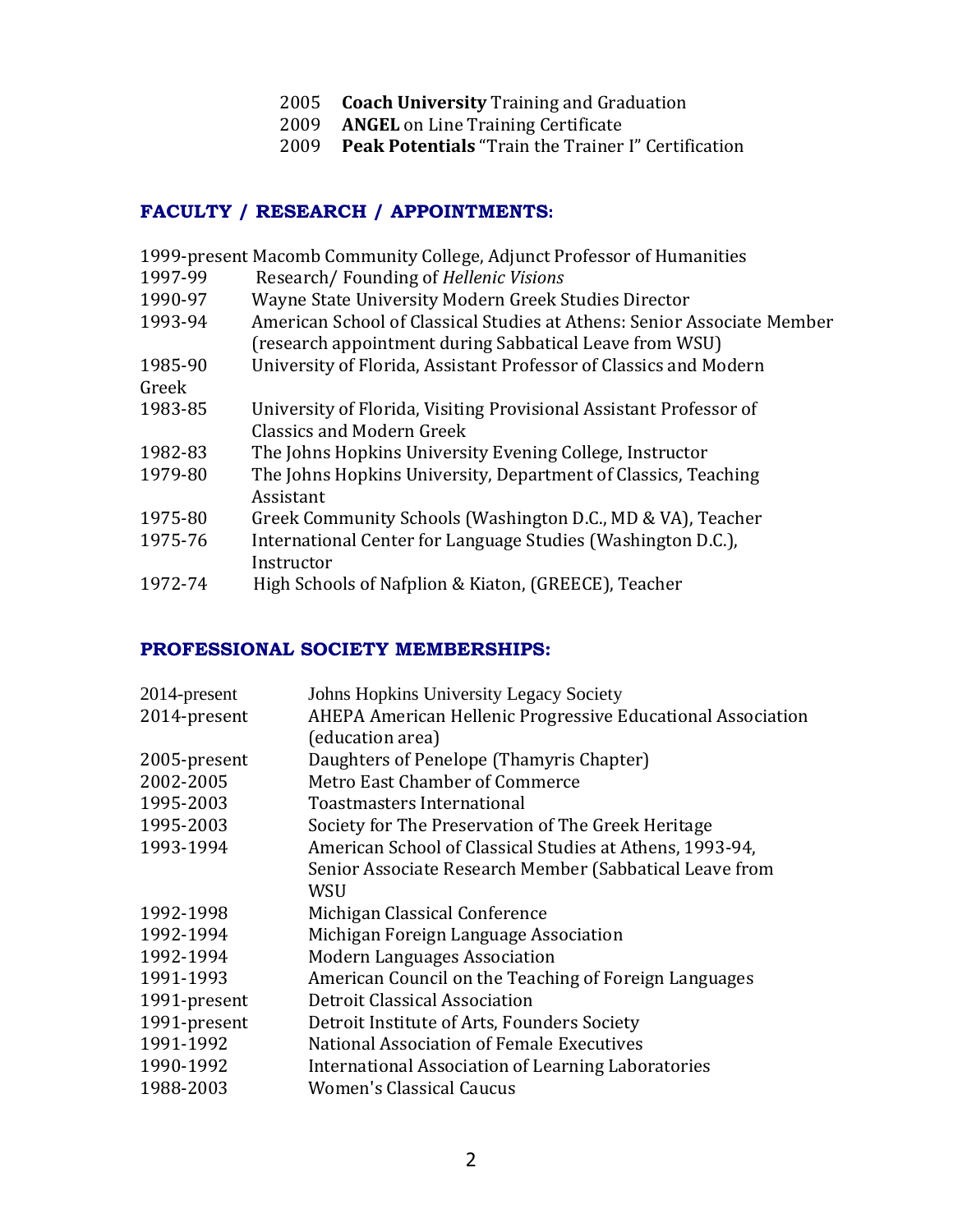| 1987-1998    | National Museum of Women in the Arts (Washington D.C.)  |
|--------------|---------------------------------------------------------|
| 1985-present | Johns Hopkins Alumni Association                        |
| 1984-1992    | Virgilian Society, (Classical Association)              |
| 1984-1990    | Humanities Society, University of Florida               |
| 1983-1990    | American Institute of Archaeology                       |
| 1983-1998    | Classical Association of the Middle West and South      |
| 1983-1990    | The Association of Women Faculty, University of Florida |
| 1982-present | American School of Classical Studies Alumni Association |
| 1978-present | American Philological Association                       |
| 1978-1999    | <b>Modern Greek Studies Association</b>                 |

## **BIOGRAPHICAL AND OTHER CITATIONS:**

| American Philological Association (Directory)                     |
|-------------------------------------------------------------------|
| Modern Greek Studies Association (Directory)                      |
| American Hellenic Who's Who in Business and the Professions       |
| A Touch of CLAS, fall 1989 p.2                                    |
| Alligator April 27 p.8                                            |
| Hellenic Journal, May 10, 1990 p. 10                              |
| Jewish Studies Network Spring 1990 p.3                            |
| Inside Wayne State Nov.1990. p.2                                  |
| Inside Wayne State July 1991 p.5                                  |
| H NEA YOPKH: Greek American Review Jan. 1991 pp. 30-31            |
| OMOGENEIA: The Hellenic Life vol. 2 no. 7 p.10                    |
| Johns Hopkins University Magazine (issue of Dec. 1991 p. 34)      |
| The Greek American (June 8, 1991) Modern Greek Studies in the     |
| Midwest                                                           |
| CUA (Catholic University of America) Magazine (Winter 1992 p. 30) |
| Who's Who in American Education                                   |
| Who's Who in the Midwest                                          |
| Who's Who in American Women                                       |
| The World Who's Who of Women (13th edition)                       |
| The Most Admired Men and Women of the Year                        |
| Who's Who in the World (biography requested and submitted for     |
| inclusion in the 13th edition).                                   |
| Two Thousand Notable American Women (biography requested and      |
| submitted for inclusion in the 7th edition.                       |
| Inside St. Clair Shores (July/August 2002, p.11).                 |
| Troy Today (Summer 2002, vol. 5, Issue 2p.23).                    |
|                                                                   |

## **From 2002 until today, too many citations on the web and elsewhere to be mentioned here**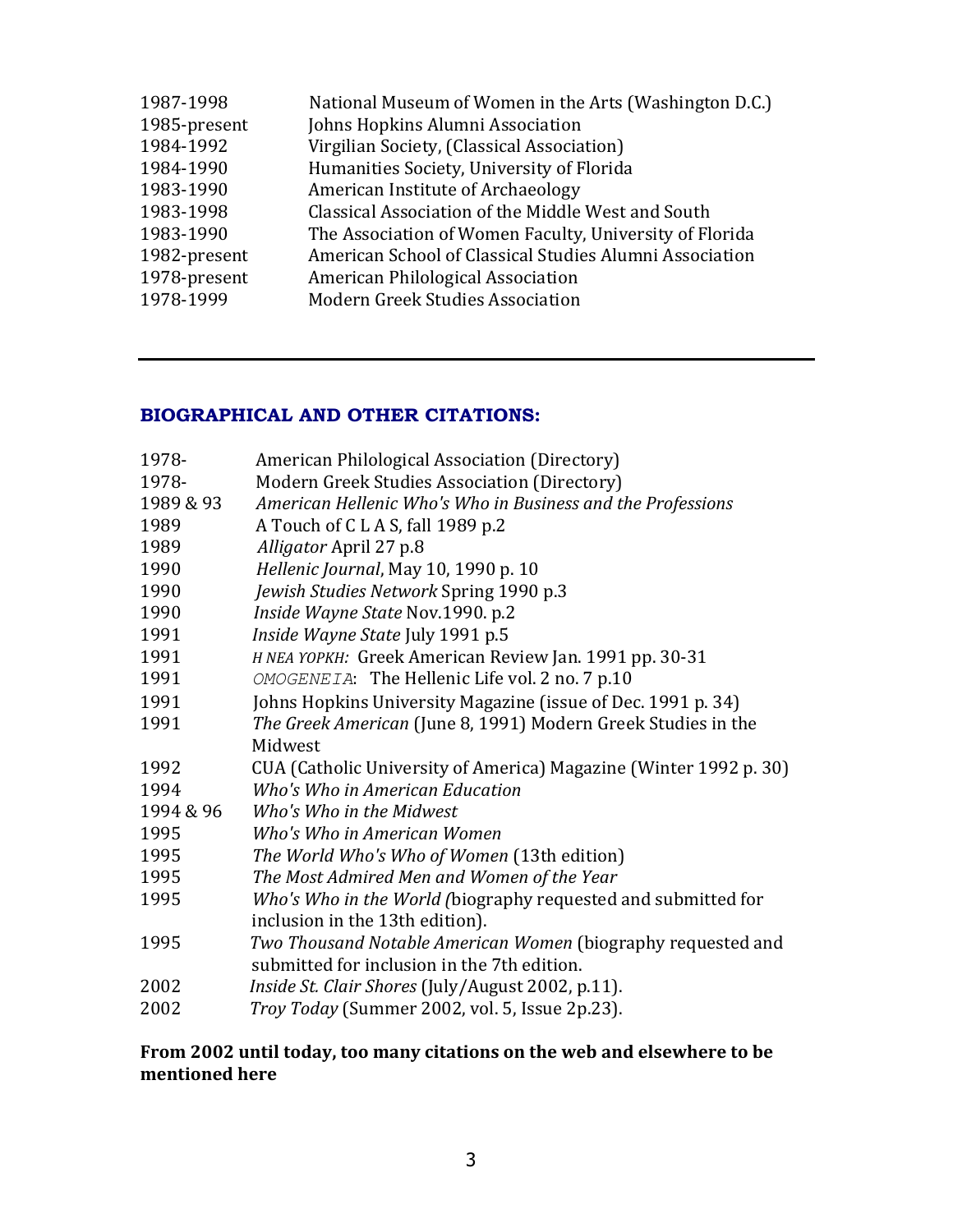## **TEACHING:**

## **Subjects Taught:**

- Beginning, Intermediate, Advanced Ancient Greek (Homer, Euripides, Thucydides, Plato, Lucian, Greek Novel, New Testament Greek)
- Survey of Greek Literature
- Beginning Latin
- Beginning, Intermediate, Advanced Modern Greek
- Mythology
- Greek and Roman Epic
- Greek Drama
- Ancient and Modern Literature in Translation
- Ancient, Byzantine, Modern History

## **TV INTERVIEWS (see here)**

**<http://www.hellenicvisions.com/TV%20Interviews.html>**

**<http://www.youtube.com/watch?v=WeE0lIf8crM>**

**Macomb Community College on Mythology and Instructional Technical Support <http://lenahatzichronoglou.wordpress.com/new-events/>**

### **[http://www.ourstoryof.com/greek/production\\_35.html](http://www.ourstoryof.com/greek/production_35.html)**

Visionalist Entertainment Productions OUR GREEK STORY Winner of 2 Michigan EMMY Awards Documentary Broadcasted on Detroit TV Oct. 2007

## **FELLOWSHIPS / GRANTS / SPECIAL AWARDS:**

- 2009 *Macomb Community College:* Certificate of Appreciation In recognition of ten years of service to its educational program
- 2008 Visionalist Entertainment Productions Featuring Dr. Lena H.
- 2005 *Lakeshore Optimist Club of Grosse Pointe:* Certificate of Appreciation for my Speaking Contribution
- 1995 *Wayne State University*: Faculty Summer Research Grant Award
- 1994 *Ourani Foundation of the Academy of Athens:* Book Grant
- 1993 *Wayne State University:* Sabbatical Fall of 1993
- 1993 *Ourani Foundation of the Academy of Athens:* Book Grant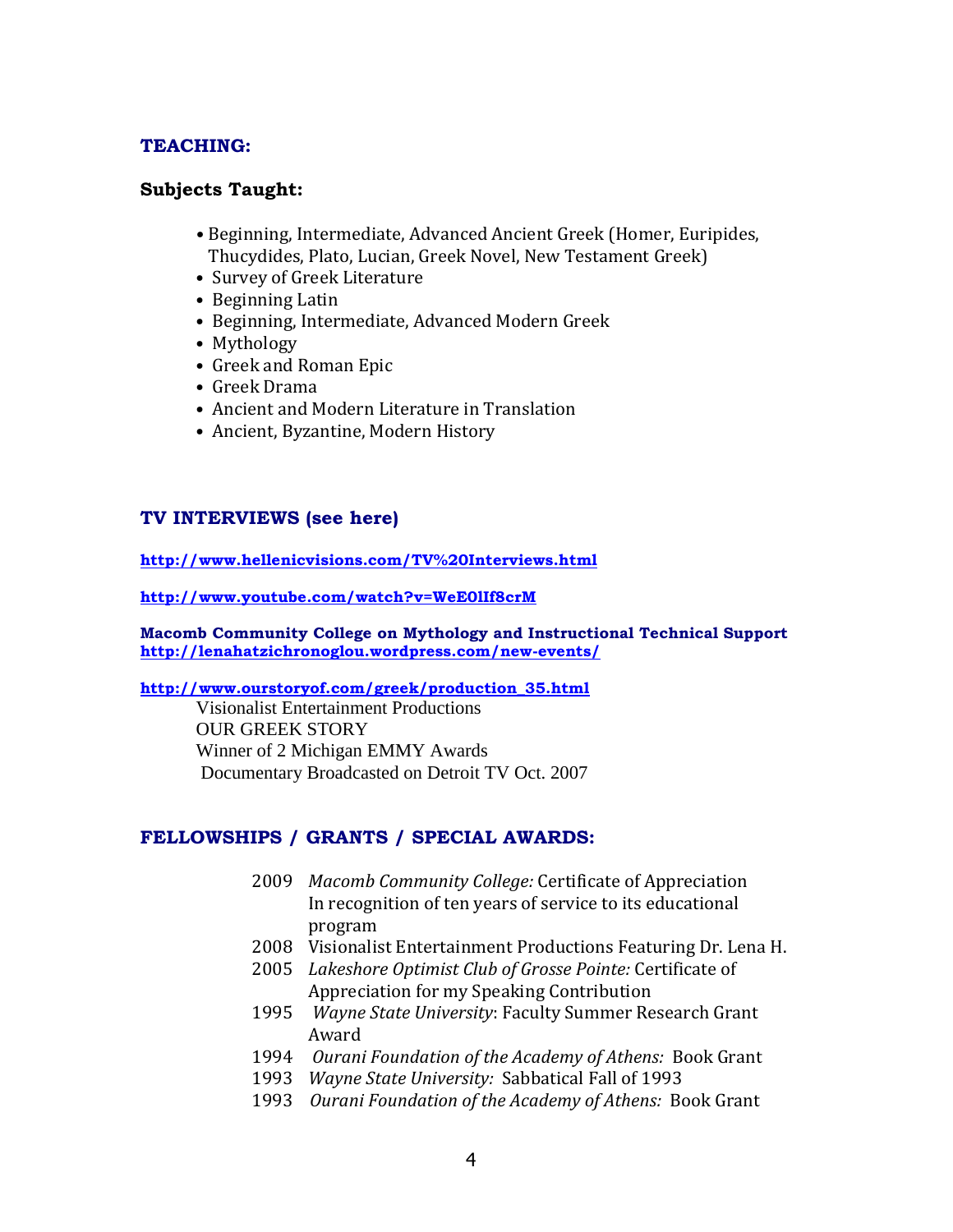- 1992 *Wayne State University:* Faculty Summer Research Grant
- 1991 *Wayne State University:* Appointment to the Graduate Faculty Grant
- 1989 *National Endowment for the Humanities*: Summer Seminar Grant
- 1987 *University of Florida:* New Faculty Research Development Grant
- 1987 *University of Florida:* Appointment to the Graduate Faculty
- 1986 *University of Florida:* DSR Research Development Grant
- 1985 *National Endowment for the Humanities:* Summer Seminar Grant
- 1985 *Association of Retired Employees of the Bank of Greece* 30,000 drachmas, Ph. D. Award
- 1984 *Ourani Foundation of the Academy of Athens:* Book Grant
- 1982 *D.M. Robinson Traveling Fellowship* for summer traveling and studying in Greece (**American School of Classical Studies at Athens**)
- 1982 *The Johns Hopkins University Evening College*: Grant for Teaching Workshop Attendance (**Rassias Method/ Dartmouth College**)
- 1978 *Association of Retired Employees of the Bank of Greece*  12,000 drachmas, Master's Award
- 1977-83 *The Johns Hopkins University:* Graduate Study Fellowships
- 1976 *The Catholic University of America*: Graduate Study Fellowship

## **Teaching Excellence Awards:**

- 1995 WSU Nominated for an award in the spring of 1995
- 1989 University of Florida: College of LAS Undergraduate Teaching Excellence Award
- 1989 University of Florida: Student Council Teaching Excellence Award
- 1985 University of Florida: College of Liberal Arts Teaching Excellence Award

## **PUBLICATION:**

#### **Ph.D. Dissertation:**

1985 "*THE IDEAL OF ARETE AND ITS TREATMENT IN EURIPIDES*" Johns Hopkins University, Baltimore, Maryland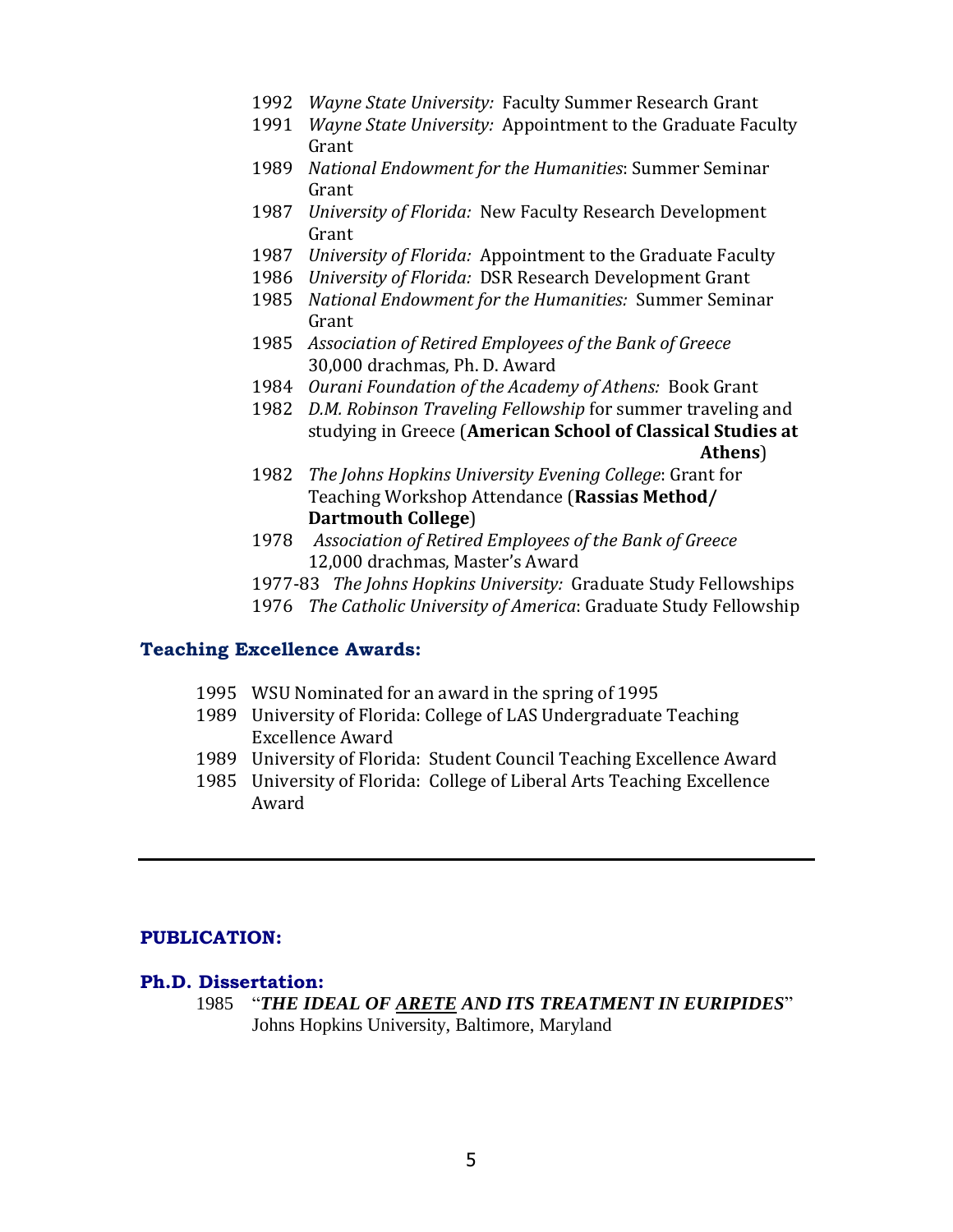## **Chapters Published:**

- 1993 " Euripides' Medea: Woman or Fiend?" in the *W0MAN'S POWER MAN'S GAME ed.* Mary Deforest (vol. in honor of Joy King) Bolchazy-Carducci Publishers (Wauconda, IL. 1993) pp. 178-193.
- 1991 "**Theognis and** *ARETE," chapter* one of the volume: *HUMAN VIRTUE AND HUMAN EXCELLENCE (*edited and introduced by A.W. H. Adkins), Peter Lang (New York, **1991**) pp. 17-44

### **Papers Published In Refereed Conference Proceedings**

1985 "The Role of Dionysus in Euripides' *Bacchae* ", in the *MANY FORMS OF DRAMA:* The University of Florida Department of Classics Comparative Drama Conference Papers, vol. V. ed. K. V. Hartigan University Press of America (New York **1985**) pp.59-68.

### **Book Reviews Published:**

1989 "Christos Yiannaras, **Καταφύγιο Ιδεών:**" Book Review in the *Modern Greek Studies Yearbook vol.* 5, University of Minnesota Press (Minnesota **1989)** pp. 576-579

## **Biography included in WHO is WHO:**

*Who's Who in American Education* 1994-95,  $4<sup>th</sup>$  Edition (pub. 1993) *Who's Who in the Midwest* 1994-95, 24<sup>th</sup> Edition (pub. 1994) *Who's Who in the Midwest* 1996-97,  $25<sup>th</sup>$  Edition (pub. 1996) *Who's Who in America* Forthcoming Edition 20018

#### **PRESENTATIONS:**

## **Conferences:**

2002, September **Greek Art Presentation** given at *Detroit Classical Association* 1997, November **Greek Tragedy and Its Message to the World of Today** Presentation at the invitation of the Junior Classical League Michigan Conference, Grosse Pointe, MI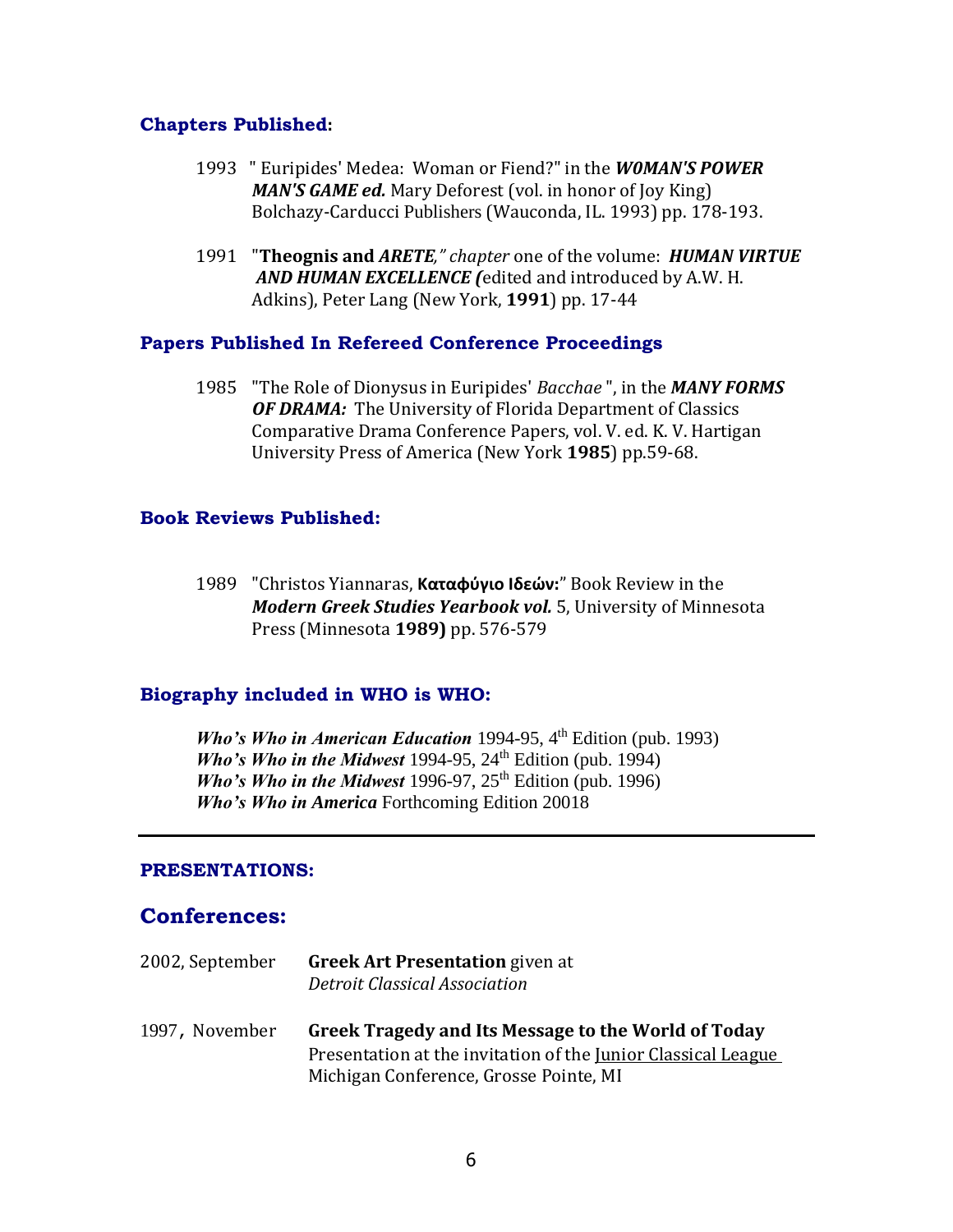| 1996, April    | " Euripidean Surrealism in the Hecuba<br>Annual meeting of the Classical Association of the Middle West<br>and South (CAMWS), in Nashville, Tenn.                                                        |
|----------------|----------------------------------------------------------------------------------------------------------------------------------------------------------------------------------------------------------|
| 1995, Nov.     | "The Sacrifice of Abraham. The Sources and Hellenism<br>of the Play" Delivered at the Biannual meeting of the<br>Modern Greek Studies Association (MGSA) in Cambridge, MA<br>(Harvard University)        |
| 1995, April    | "The Aegeus Scene in Euripides' Medea" Annual meeting of<br>the Classical Association of the Middle West and South<br>(CAMWS), in Omaha, NE                                                              |
| 1995, March    | "Euripides' Medea and Hecuba: What Do These Women<br>Have in Common?" Annual Meeting of the Classical<br>Association of New England (CANE) in Boston, MA                                                 |
| 1995, March    | "Euripides' Medea and Hecuba: What Do These Women<br>Have in Common?" Annual Comparative Drama Conference<br>in Gainesville, FL                                                                          |
| 1993, April    | "Meaningful Images of Light and Darkness in Yannis<br>Ritsos' Philoctetes" Annual Meeting of the Middle West and<br>South (CAMWS) in Iowa City, IA                                                       |
| 1992, December | "The Modern Greek Studies Program of Wayne State<br><b>University: Challenges and Successes"</b><br>Annual meeting of the Modern Languages Association<br>(MLA) in New York City, N.Y.                   |
| 1992, October  | "The Challenge of Modern Greek in the USA: A<br>Teacher-Student Perspective" Annual Conference of the<br>Michigan Foreign Lang. Assoc. (MFLA) in Grand Rapids, MI                                        |
| 1992, April    | "Sophocles' Philoctetes and Euripides' Heracles: A<br><b>Comparison"</b> Annual Conference of the Classical Association<br>of the Middle West and South (CAMWS) in Austin, TX                            |
| 1990, December | "The Sacrifice of Abraham: The Greek Play Versus Its<br><b>Jewish Sources,"</b> Annual Conference of the Modern Language<br>Association (MLA) (Panel on Modern Greek Theater), in Chicago, IL            |
| 1990, April    | "Josephus' Joseph and Euripides' Hippolytus: A<br><b>Comparison Between Two Men of Arete,"</b> Annual<br>Conference of the Classical Association of the Middle West and<br>South (CAMWS) in Columbia, MO |
|                |                                                                                                                                                                                                          |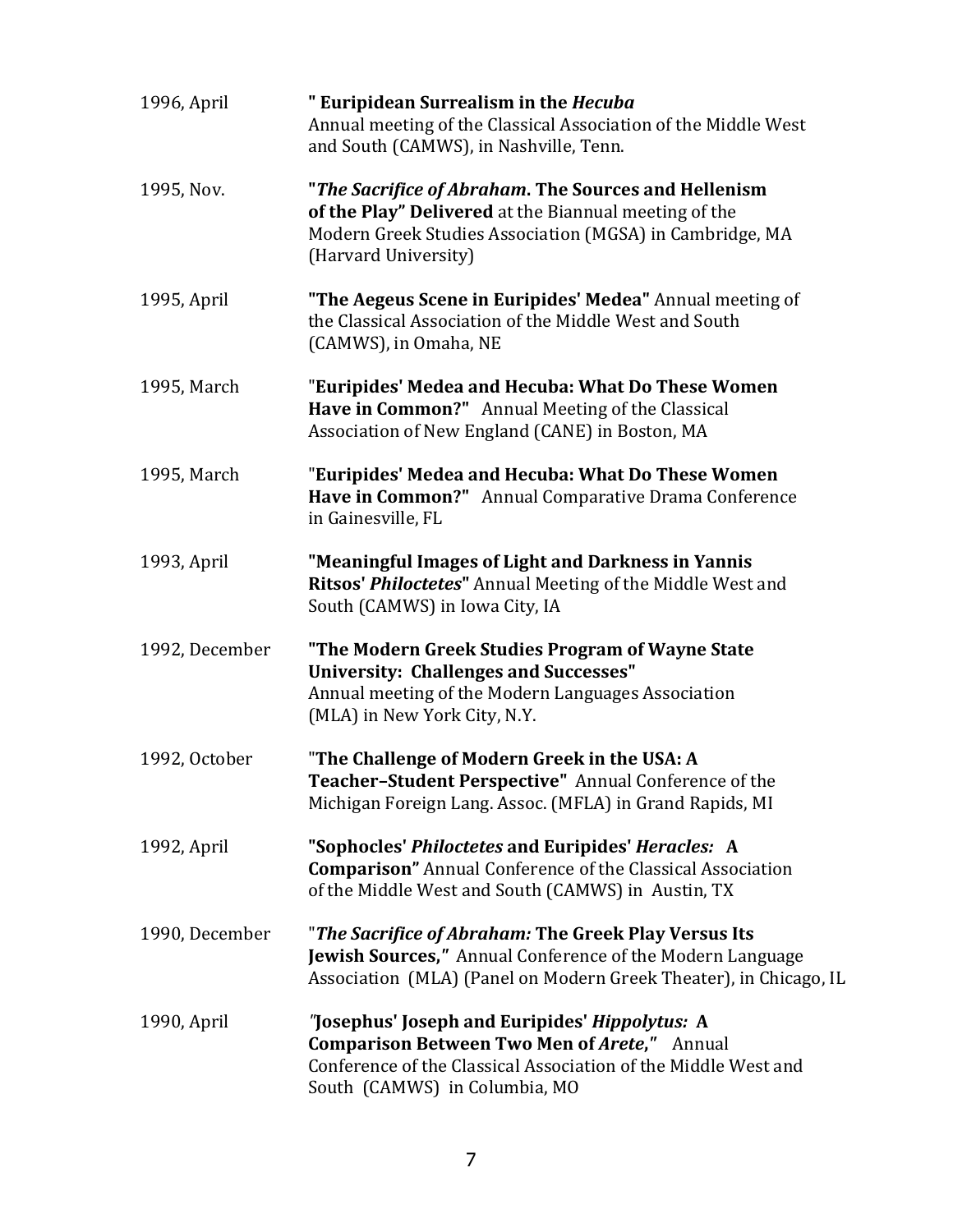| 1990, March    | "The Sacrifice of Abraham: The Greek Play versus its<br><b>Biblical Background"</b> Annual Meeting of the Comparative<br>Drama Conference in Gainesville, FL.                     |
|----------------|-----------------------------------------------------------------------------------------------------------------------------------------------------------------------------------|
| 1989, March    | "Euripides and Arete: The Case of the Electra" Annual<br>Conference of the Classical Association of the Middle West<br>and South, (CAMWS) in Lexington, KY                        |
| 1988, November | "The Ideal of ARETE and Euripides' Hecuba,"<br>Annual Conference of the Classical Association of the Middle<br>West and South, (CAMWS) Southern Section in Gainesville, FL        |
| 1988, March    | "Medea and Dionysus: A comparison of Two Euripidean<br><b>Characters"</b> Annual Comparative Drama Conference in<br>Gainesville, FL                                               |
| 1987, April    | "Theognis and ARETE" Annual Conference of the Classical<br>Association of the Middle West and South in Boulder, CO                                                                |
| 1986, April    | "Women, Euripides and ARETE" Annual Conference of the<br>Classical Association of the Middle West and South in Tampa, FL                                                          |
| 1986, March    | "Euripides' HERACLES: The Hero's ARETE and the<br>Play's Structure" Annual Comparative Drama Conference<br>in Gainesville, FL                                                     |
| 1984, April    | "Why Does Heracles Appear at the End of Sophocles'<br>PHILOCTETES?" Annual Conference of the Classical<br>Association of the Middle West and South (CAMWS) in<br>Williamsburg, VA |
| 1984, March    | "The Role of Dionysus in Euripides' BACCHAE",<br>Annual Comparative Drama Conference in Gainesville, FL                                                                           |

## **Other Seminars or Lectures Presented:**

## 2011-Present**: MULTIPLE ADDITIONAL SEMINARS AND PRESENTATIONS**

## 2011, February 6 **ASSUMPTION CULTURAL CENTER**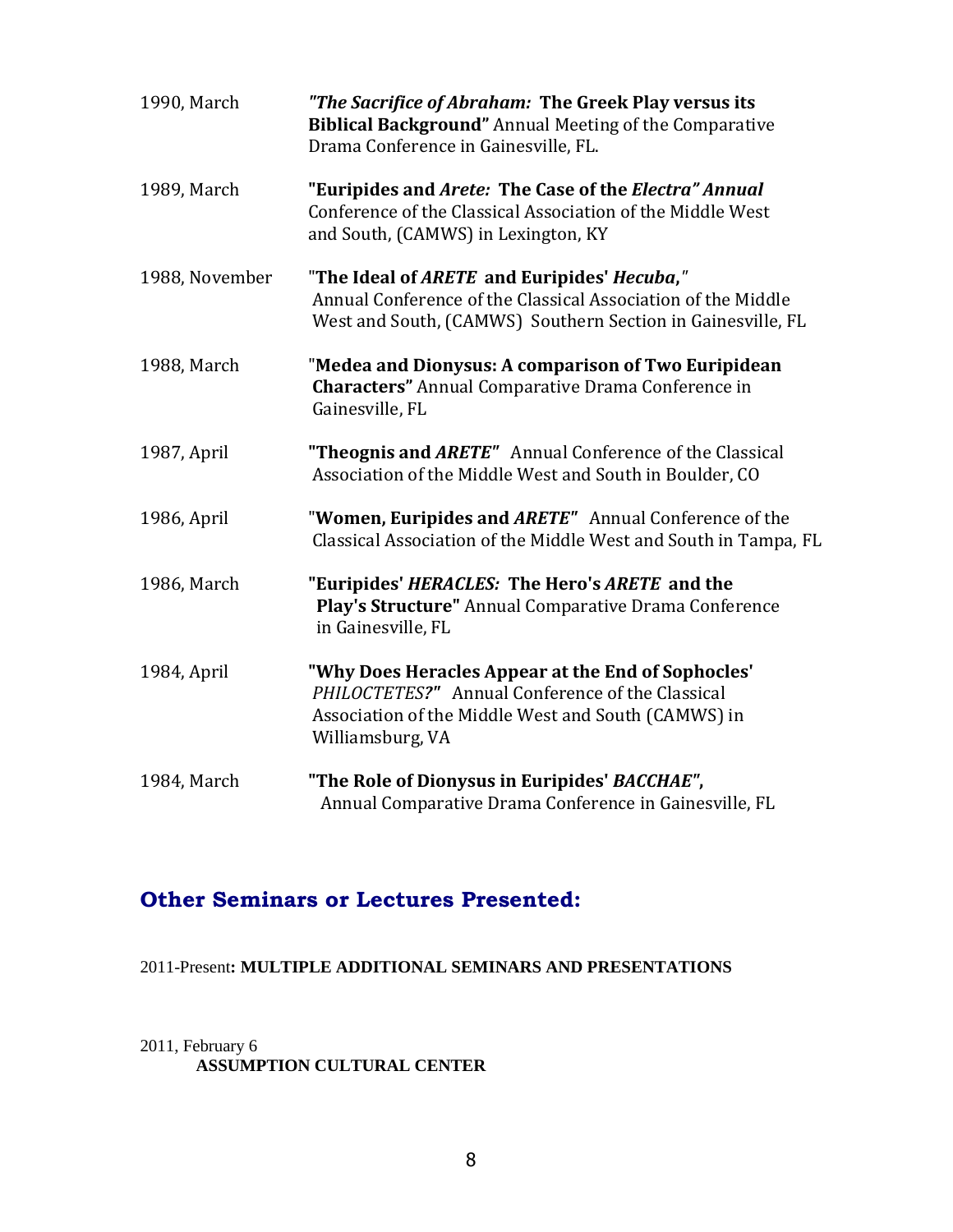#### 2010, October 3 **ASSUMPTION CULTURAL CENTER**

#### 2010, September 26

 **THE DAUGHTERS OF PENELOPE (DORIS) ST. GEORGE CULTURAL CENTER**

#### 2010, February 28

 **THE DAUGHTERS OF PENELOPE (DORIS) ST. GEORGE CULTURAL CENTE**

- 2009, November 1 **ASSUMPTION CULTURAL CENTER**
- 2009, September 20

 **THE DAUGHTERS OF PENELOPE (DORIS) ST. GEORGE CULTURAL CENTER** 

#### 2009, June 6

 **AHEPA District 10 Conference, Lunch Key Note Speaker**

#### 2009, April 3

**Michigan Junior Classical League, 59th Spring Conference Detroit Country Day School, Beverly Hills, Michigan**

#### 2009, March 3

**Huron Park Elementary School, Roseville, Michigan**

#### 2009 January 25

 **THE DAUGHTERS OF PENELOPE (DORIS) ST. GEORGE CULTURAL CENTER**

#### 2008, October 25

**Leonidas Loizides Theatrical Production of Euripides'** *BACCHAE* **in Michigan Introduction to the Play / Review at Website**

#### 2008, October 5

**ASSUMPTION CULTURAL CENTER**

#### 2008, February 10

 **ASSUMPTION CULTURAL CENTER**

#### 2007, October 22

**MACOMB COMMUNITY COLLEGE**

#### 2007, October 20 **DETROIT CLASSICAL ASSOCIATION**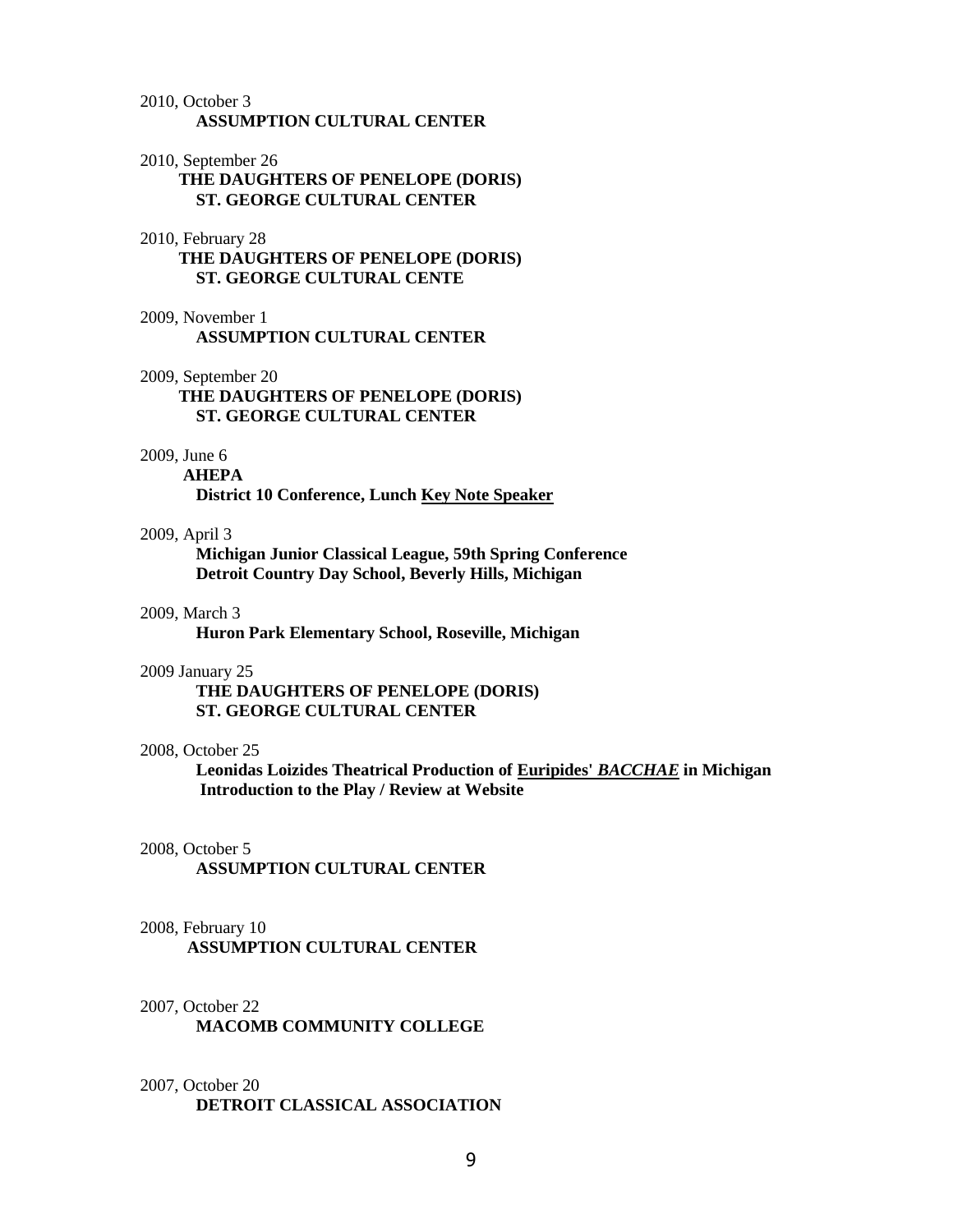### 2007, April 20 **OAKLAND COUNTY CULTURAL DIVERSITY TRAINING**

## 2007, March 30 **GROSSE POINTE WAR MEMORIAL**

## 2007, February 16 **GROSSE POINTE WAR MEMORIAL**

### 2007, January 28  **ASSUMPTION CULTURAL CENTER**

2006, November 17 **GROSSE POINTE WAR MEMORIAL** 

### 2006, October 20 **GROSSE POINTE WAR MEMORIAL**

### 2006, October 10 **ASSUMPTION SENIORS**

#### 2006, October 9 **"LIBRI" BOOK CLUB**

#### 2006, April 5

**WAYNE STATE UNIVERSITY** 

## 2006, March 20 **GROSSE POINTE WAR MEMORIAL**

## 2006, February 20 **GROSSE POINTE WAR MEMORIAL**

## 2006, February 1 **DETROIT WOMEN IN TRAVEL ORGANIZATION**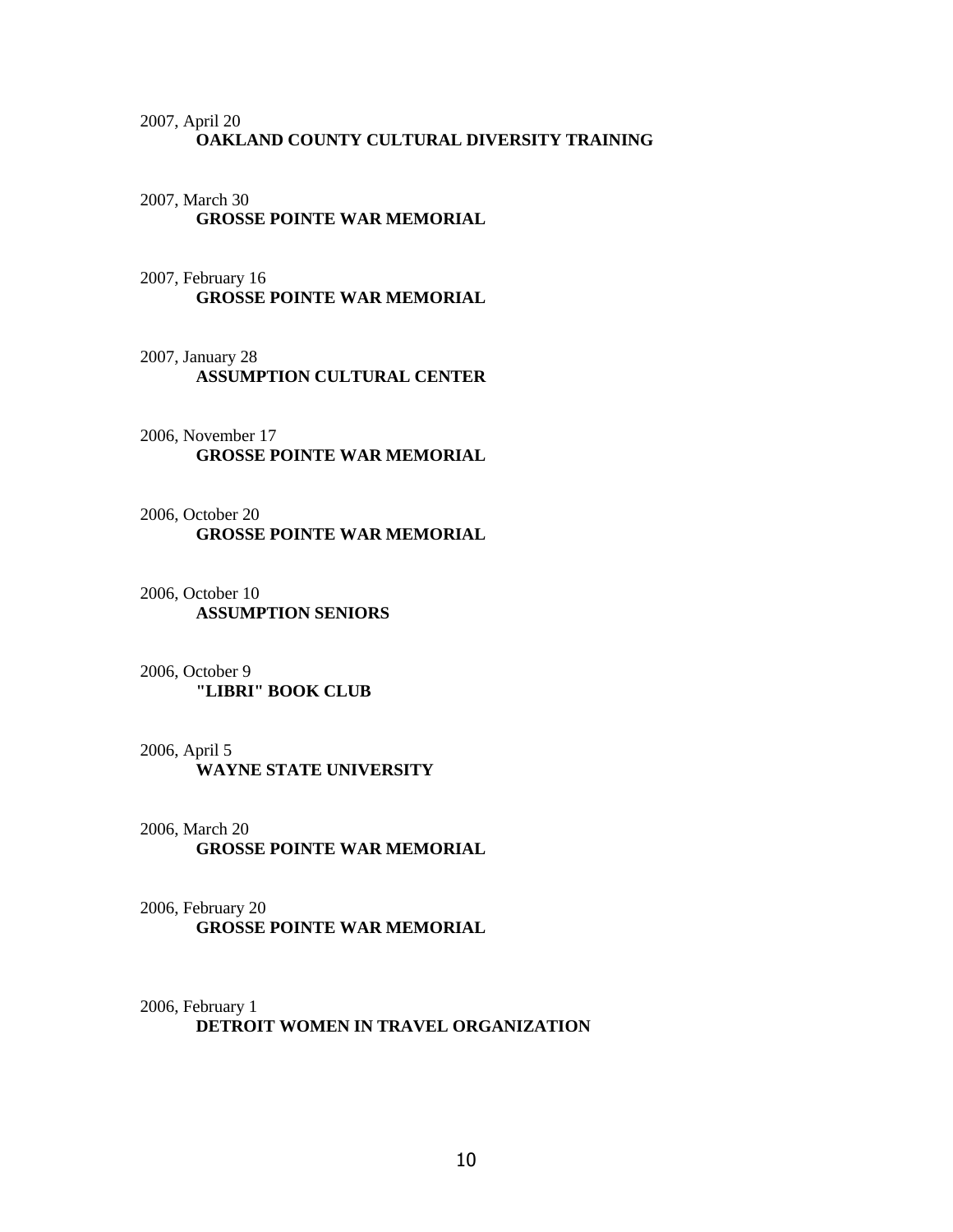## 2006 January 23 **JAPHET SCHOOL OF CHARACTER**

2005 November 7 **GROSSE POINTE WAR MEMORIAL**

## 2005 October 3 **GROSSE POINTE WAR MEMORIAL**

| 2002, June 16  | The Story of Early Greek Art Lecture given at<br>Troy Public Library, Troy, MI                                                                          |
|----------------|---------------------------------------------------------------------------------------------------------------------------------------------------------|
| 2001, Oct. 20  | A Greek Journey Lecture given at St. Clair Shores Public<br>Library in St. Clair Shores, MI                                                             |
| 2001, July 22  | Jean Anouilh's "Antigone"<br>The Ancient Greek Story, The modern French Play<br><b>And Their Relevance to Our Own Lives</b><br>Hellenic Visions Seminar |
| 2001, June 3   | Sophocles' "Antigone or<br><b>Confronting the Dilemmas of Our Own Existence</b><br><b>Hellenic Visions Seminar</b>                                      |
| 2001, May 6    | Euripides' "Andromache" or<br><b>In Search of True Nobility</b><br>Hellenic Visions Seminar                                                             |
| 2001, March 4  | An Analysis of Euripides' "Helen" or<br><b>What Are the Phantoms That We Are After?</b><br>Hellenic Visions Seminar                                     |
| 2001, Jan. 21  | The Message of Euripides' "Trojan Women" or<br>If There Are Losers There Are No Winners<br>Hellenic Visions Seminar                                     |
| 2000, Nov. 26  | Euripides' "Hecuba" and the Value of Human Life<br>Hellenic Visions Seminar                                                                             |
| 2000, Oct. 20  | Euripides' "Medea" and the Issue of Loyalty<br>Hellenic Visions Seminar                                                                                 |
| 2000, Sept. 15 | Socrates' "Apology" and the Challenge of Not Fitting In<br>Hellenic Visions Seminar                                                                     |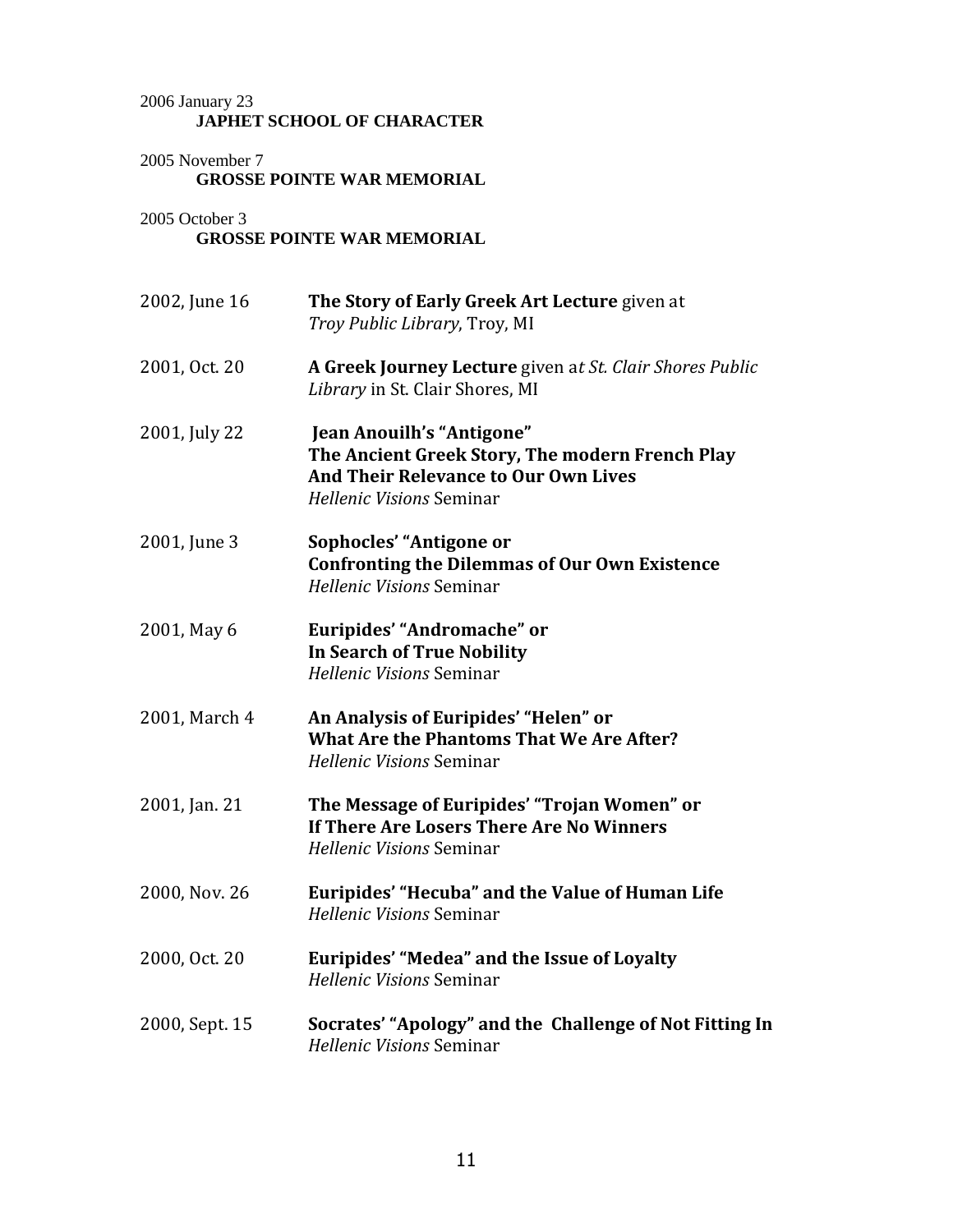| 2000, June 23           | The Meaning of Death and Resurrection<br>In the Hero's Life and in Our Own<br>Hellenic Visions Seminar                                                                           |
|-------------------------|----------------------------------------------------------------------------------------------------------------------------------------------------------------------------------|
| 2000, April 11          | The Sacredness of Motherhood Lecture given to the<br>at St. Nicholas Greek Orthodox Church in Troy, MI                                                                           |
| 2000, February 12       | <b>Greece Though the Ages Lecture given at St. Clair Shores</b><br>Public Library in St. Clair Shores, MI                                                                        |
| 1999 February-<br>April | Life Messages from Greek Literature Ten-Lecture-Series<br>given at St. John Greek Orthodox Church in Sterling Heights, MI                                                        |
| 1998, March             | Men and Women in Greek Literature Lecture given at<br>St. Nicholas Greek Orthodox Church in Troy, MI                                                                             |
| 1998, April             | Epitaphios in the Greek Orthodox Tradition and in the<br>Poetry of Yannis Ritsos Lecture given at St. Nicholas<br>Greek Orthodox Church in Troy, MI                              |
| 1997, March             | Hellenism as a Universal Ideal Lecture given for the<br>celebration of Greek Independence Day in Windsor, Greek<br><b>Community Center, Ontario CANADA</b>                       |
| 1997, February          | The Origins of Greek Drama Lecture given at St. Nicholas<br>Greek Orthodox Church in Troy, MI                                                                                    |
| 1997, February          | The Myth of the Electra in the Drama of Aeschylus,<br>Sophocles and Euripides Lecture given at St. Nicholas Greek<br>Orthodox Church in Troy, MI                                 |
| 1995, December          | Workshop participation at the invitation of the Greek Government<br>at Thessaloniki, Greece (Hellenists Abroad)                                                                  |
| 1995, November          | Workshop participation at the invitation of the Onassis<br>Foundation at Onassis Center of Hellenic Studies at New York<br>University NYU Hellenic Studies in the USA and CANADA |
| 1995, March             | "Euripides' Medea and Hecuba: Why do these Women<br><b>Kill Children?"</b> Presentations at the WSU Women's Studies<br>Program                                                   |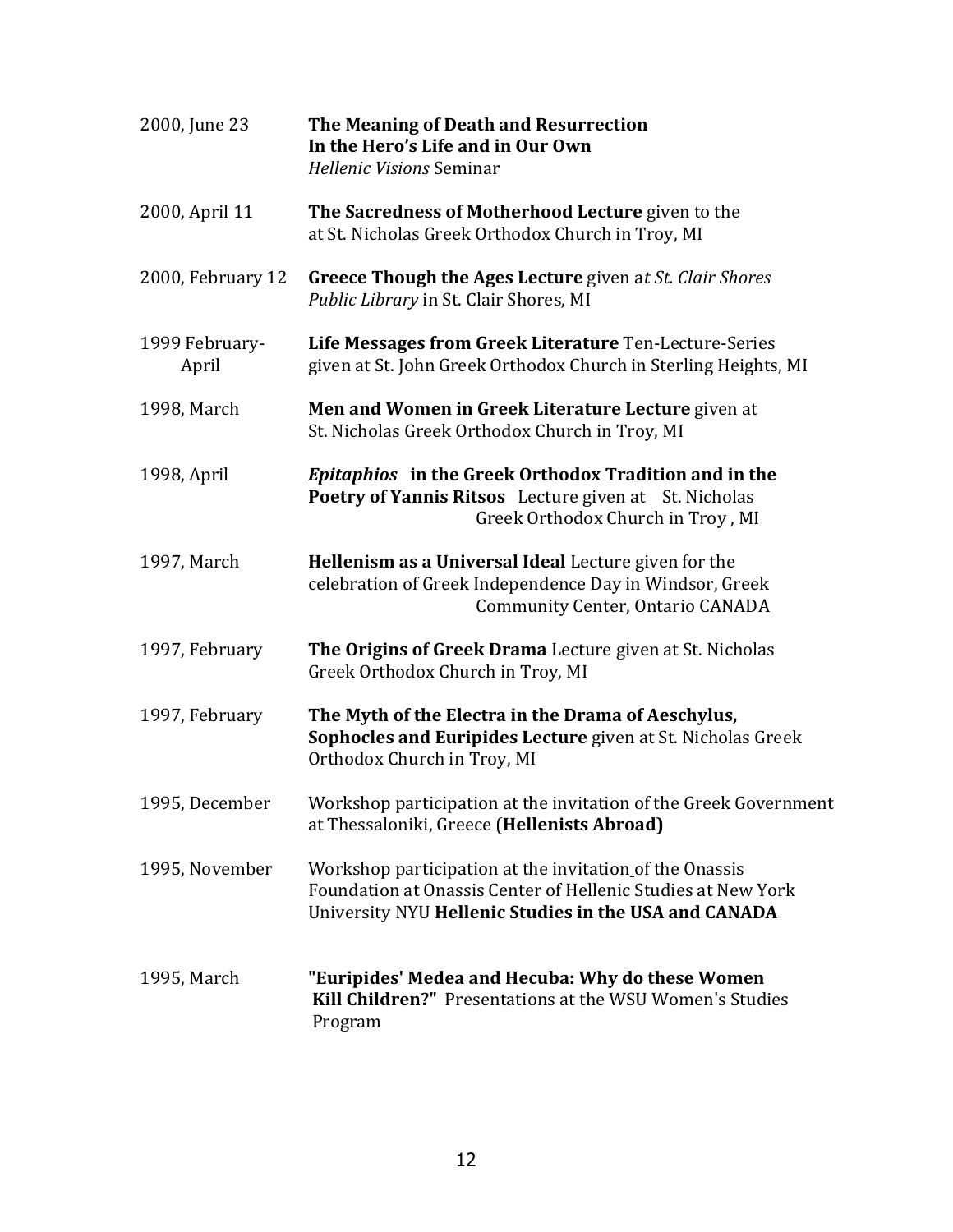| 1995, February                                    | "Greek Studies Abroad for WSU Students" Presentation<br>made at the WSU in connection with the International Studies<br>Program                                                                                                                                       |
|---------------------------------------------------|-----------------------------------------------------------------------------------------------------------------------------------------------------------------------------------------------------------------------------------------------------------------------|
| 1994, November                                    | "Modern Greek Studies at WSU"<br>Presentation made at the invitation of the Onassis Foundation<br>at Onassis Center of Hellenic Studies at New York University<br>(NYU)                                                                                               |
| 1993, February<br>1992, November<br>1992, October | "Euripides: Woman Lover or Woman Hater?"<br>Presented at the invitation of the:<br>1) WSU Women's Studies Program<br>2) The Detroit Classical Association (Detroit, MI)<br>3) WSU Dept. Of Greek & Latin (Organized by the Student<br>Organization Amici Classicorum) |
| 1992, February                                    | "Greek American Women of Today," Presentation in the<br>series of lectures of WSU Women's Studies Program<br>(Detroit, MI)                                                                                                                                            |
| 1991, March                                       | "Greece Through the Centuries" Presentation with slides at<br>the International Institute of Detroit (Detroit, MI)                                                                                                                                                    |
| 1991, March                                       | "The Meaning of March 25, 1821," Speech at the Greek<br>School Celebration of Greek Independence Day at the<br>St. George Greek Orthodox Church (Bloomfield Hills, MI)                                                                                                |
| 1990, February                                    | "The Origin of Greek Theater" in the series of Honors<br>Program Series of Lectures: "Discovery" of the University of<br>Florida (Gainesville, FL).                                                                                                                   |
| 1989, October                                     | "Was Euripides a Misogynist?" in the series of lectures at the<br>Women's Studies Program of the University of Florida_GNV.FL                                                                                                                                         |
| 1989, September                                   | "Homer and the Epic," in the series of the Humanities<br>Program at the University of Florida (Gainesville, FL).                                                                                                                                                      |

## **Toastmasters Presentations:**

| 2001 March 19 | The Journey to Success |
|---------------|------------------------|
|---------------|------------------------|

2001 Jan. 29 **The Bright Side of the Disaster**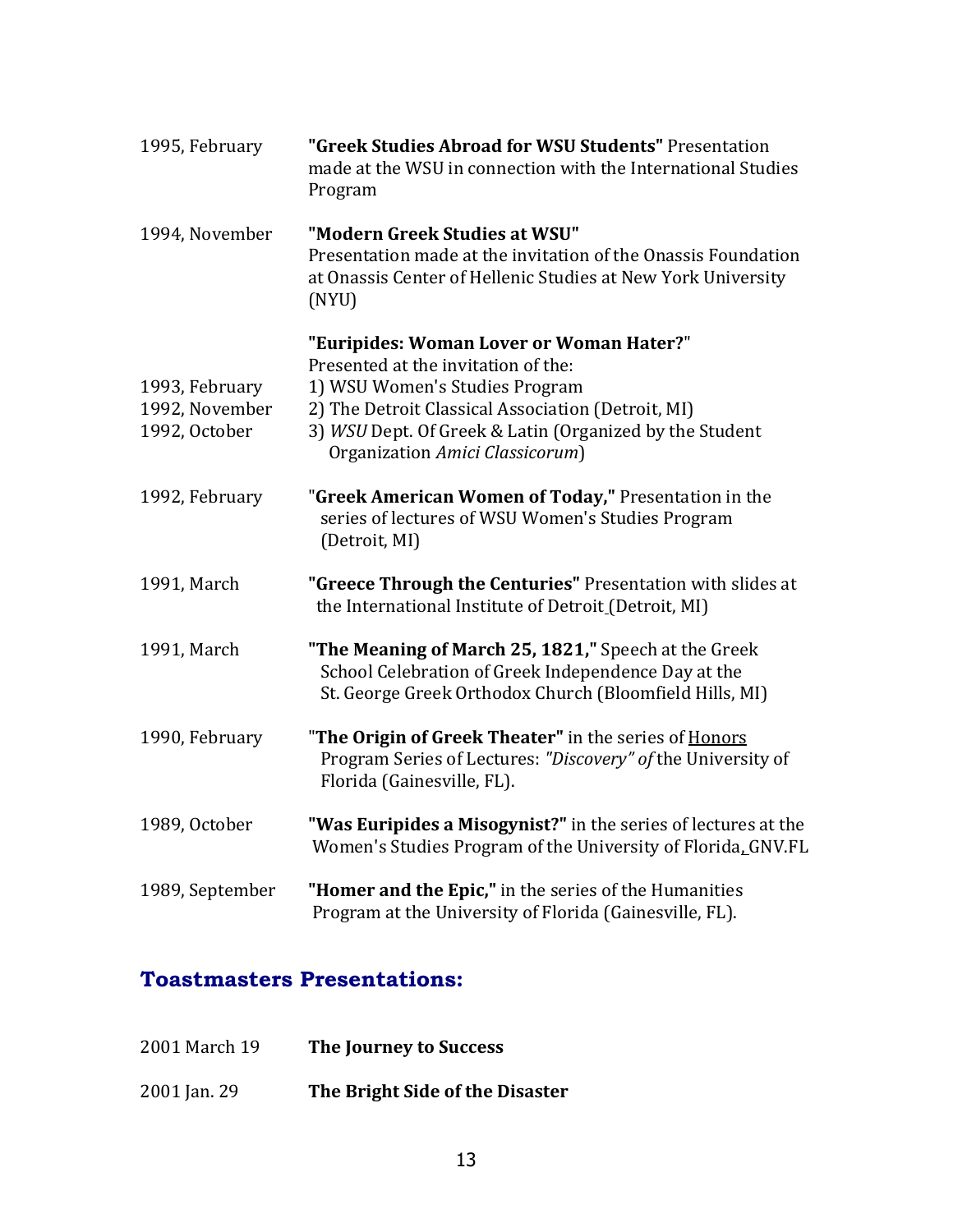- 2000, Oct. 16 **Cultural Misunderstandings**
- 2000, June, 19 **The Story of "Thermopylae**"
- 2000, May 7 **You and Your Prospects**
- 2000, May 1 **An Unforgettable Graduation**
- 2000, March 20 **Greece Through The Ages**
- 1999, Dec. 6 **The Myth of Sisyphus**
- 1999, Nov. 1 **Smile, You Never Know Who Is Watching You**
- 1999, Sept. 20 **Medea and Jason: Their Story and Ours**
- 1999, May 3 **The Purpose of Life**
- 1999, April 19 **The Story of Pandora**
- 1999, April 5 **A Dream Journey to Greece**
- 1998, Nov. 16 **What Are You Focusing On?**
- 1998, Nov. 2 **Unlocking the Giant Within**
- 1998, Oct. 19 **External Experience as a Reflection of Inner Reality**
- 1998, April 20 **Transform Your Life by Transforming Your Thoughts**
- 1998, March 2 **Interacting with Difficult People**
- 1997, Dec. 15 **What it Means to Be a Woman**
- 1997, Nov. 17 **The Best Compliment I Have Ever Received**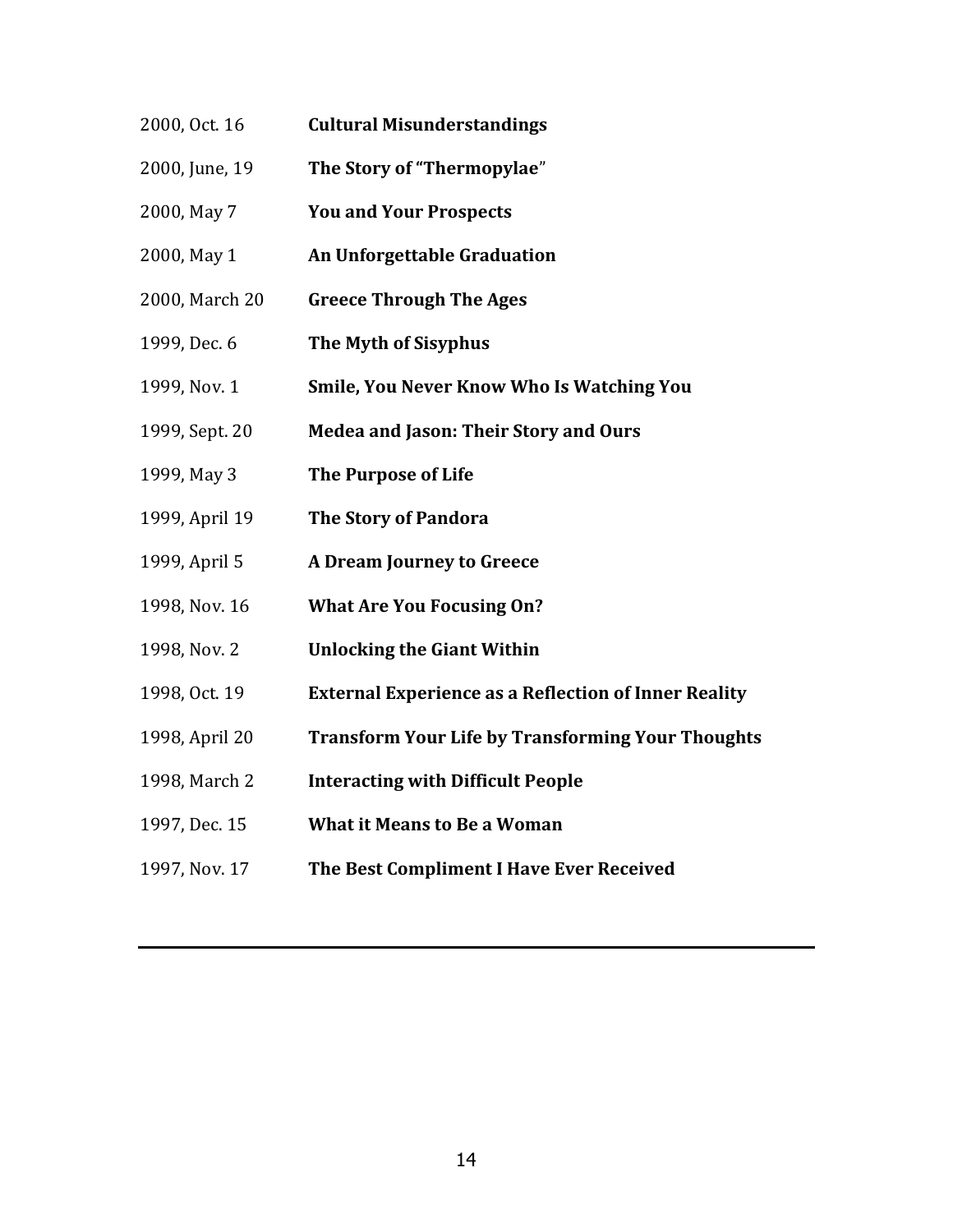## **SERVICE / ADMINISTRATION:**

## **Academic Advising and Administration**

1999-present *Hellenic Visions:* Founder and President

| 1990-97 | Wayne State University Modern Greek Studies Director                                                                                                                                           |
|---------|------------------------------------------------------------------------------------------------------------------------------------------------------------------------------------------------|
| 1990-97 | Wayne State University, Dept. of Greek and Latin: Modern Greek<br>Studies Advisor. (Advising students regarding Mod. Greek courses,<br>proficiency exams, projects pertaining to Greece, etc.) |
| 1990-97 | Wayne State University: Dionysians, Hellenic Student Association<br><b>Faculty Advisor</b>                                                                                                     |
| 1988-89 | University of Florida Academic Advisor at the office of the Dean for<br><b>Student Affairs</b>                                                                                                 |
| 1988-90 | University of Florida Classics Department: Undergraduate Advisor                                                                                                                               |
| 1984-90 | University of Florida: Hellenic Student Association Faculty Advisor                                                                                                                            |

## **Committee Work**

## **National Committees**

| 1991-97 | Involved with the Test Preparation of the Modern Greek Section of |  |
|---------|-------------------------------------------------------------------|--|
|         | the <b>National Greek Exam.</b>                                   |  |
|         | I corrected and edited Modern Greek Level II test                 |  |
|         | I prepared Modern Greek Level I test                              |  |
|         |                                                                   |  |

*1995 American Philological Association*: **Modern Greek Studies Development**

## **University Committees**

1995-96 **WSU** University Libraries Associate Dean Search Committee (member)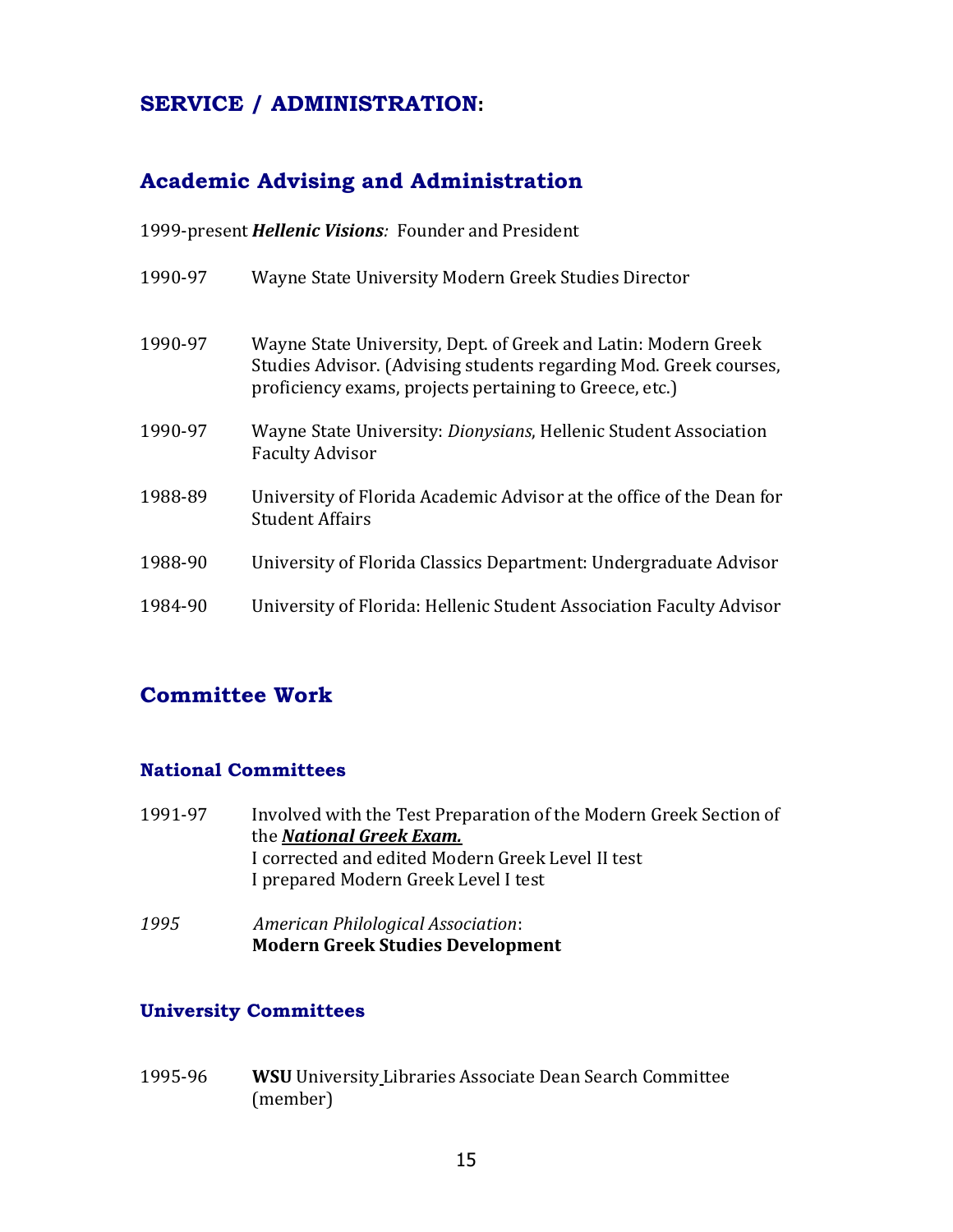| 1994-96 | <b>WSU</b> Women's Studies Program Advisory Board (member)                                                             |
|---------|------------------------------------------------------------------------------------------------------------------------|
| 1994-96 | <b>WSU</b> University Libraries Committee (Chair)                                                                      |
| 1992-93 | <b>WSU</b> University Libraries Committee (member)                                                                     |
| 1991-92 | WSU Women's Studies Program representative at Manoogian Hall                                                           |
| 1991-92 | <b>WSU</b> Development Office Annual Giving, Planning and Coordinating Team                                            |
| 1988-90 | <b>University of Florida:</b> Elected Member of the University Senate                                                  |
| 1987-88 | <b>University of Florida:</b> Faculty Participation in the University Pilot<br>Minority Mentoring Program (Mentor)     |
| 1987-88 | University of Florida: Nominating Committee for the local chapter of<br>the American Institute of Archaeology (member) |

## **College / Department Committees**

| 1995    | <b>WSU</b> Dept. of Greek & Latin Modern Greek Studies Program<br>Committee                                |
|---------|------------------------------------------------------------------------------------------------------------|
| 1991-6  | <b>WSU</b> Dept. of Greek & Latin: Study in Greece Fellowship,<br><b>Selection Committee</b>               |
| 1995    | <b>WSU</b> Dept. of Greek & Latin: Greek Lecture Committee                                                 |
| 1994    | <b>WSU</b> Dept. of Greek & Latin: Latinist Search Committee                                               |
| 1993    | <b>WSU</b> Dept. of Greek & Latin: Modern Greek Studies Study in Greece<br>Fellowship, Selection Committee |
| 1993    | <b>WSU</b> QUEST Language Learning Center Team (Mary Waker, Chair)                                         |
| 1993    | WSU Dept. of Greek & Latin: Latinist Search Committee                                                      |
| 1992-3  | <b>WSU</b> Member of the Quality of Service Team<br>(Chair, Andrea Di Tommaso)                             |
| 1992    | <b>WSU</b> Dept. of Greek & Latin: Salary Increase Committee.                                              |
| 1990-91 | <b>WSU</b> Dept. of Greek & Latin: Foreign Culture Requirement Committee.                                  |
| 1986-90 | University of Florida: Language Learning Center Committee.                                                 |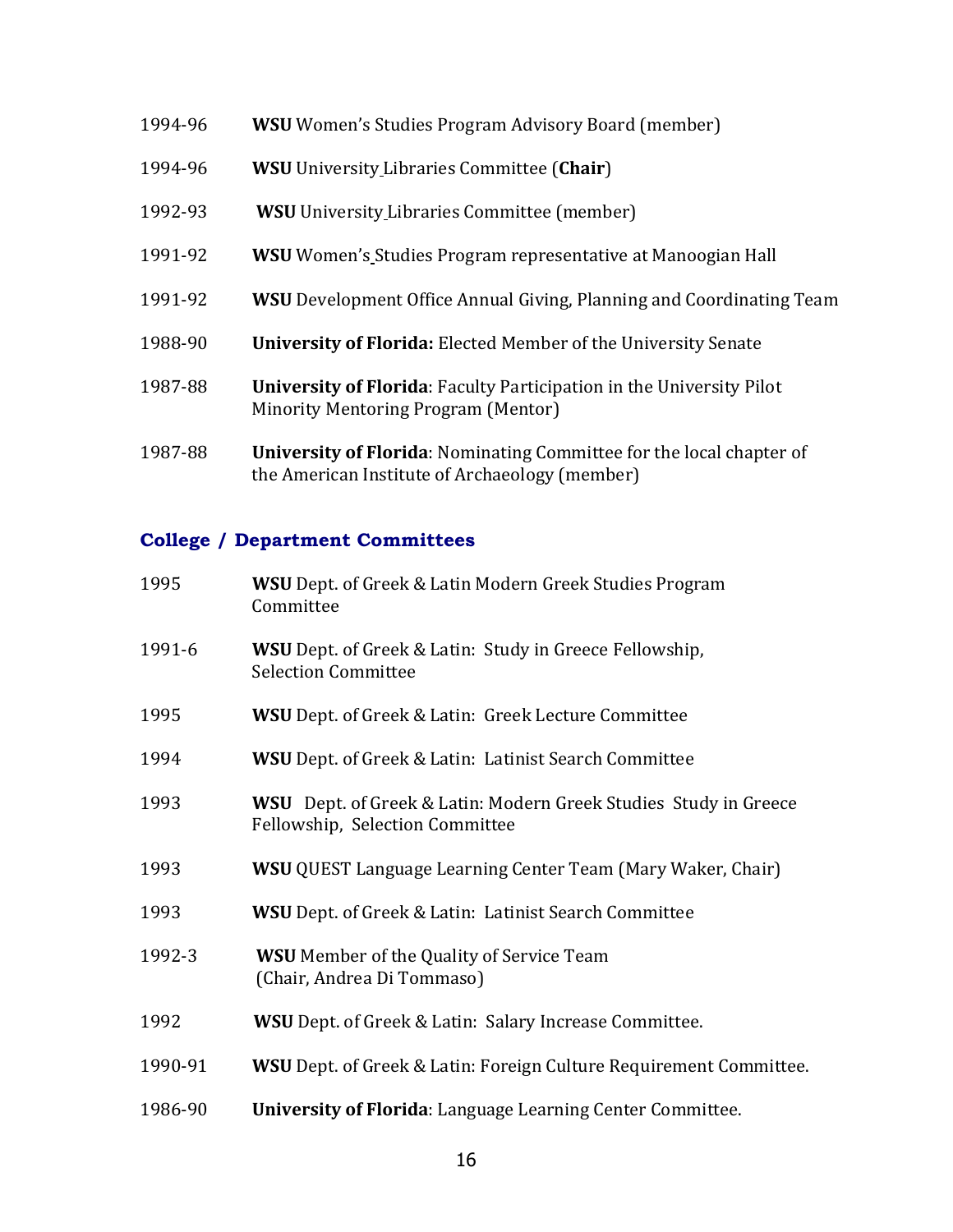## **Professional Consultation**

|            | 1995 Summer Wayne State University Press (Reader: Book Manuscript)                                                                                         |
|------------|------------------------------------------------------------------------------------------------------------------------------------------------------------|
| 1994, July | <b>Australian Public Radio</b> (Greek Program) Interview over the<br>phone                                                                                 |
| 1994, July | <b>Greek Public Television</b> (Worldwide Greek Program) Studio<br>Interview                                                                               |
| 1994, Fall | <b>Wayne State University Press (Reader: Book Manuscript)</b>                                                                                              |
|            | 1990, Summer Wayne State University: Department of Greek and Latin<br>Special Consultant for the Development of the Modern Greek<br><b>Studies Program</b> |
|            | 1990, Summer National Endowment for the Humanities<br>(Reader: Grant Proposals)                                                                            |

# **Other Professionally Related Service and Administration**

# **Presiding Chair at National Conferences**

| 1993, April | Classical Association of the Middle West and South, (Iowa City, IA)<br>Second Session, Section C: Panel on Yannis Ritsos' Mythic Voice<br><b>Panel Organizer</b> |
|-------------|------------------------------------------------------------------------------------------------------------------------------------------------------------------|
| 1990, April | Inaugural Conference of the Speros-Basil Vryonis Center for the Study<br>of Hellenism (Sacramento, CA), Session on Modern Greek Literature                       |
|             | 1988, March Comparative Drama Conference, (Gainesville, FL)<br>Session IIc on Becket                                                                             |
| 1987, April | Classical Association of the Middle West and South, (Boulder, CO),<br>Session Xc on Latin Instruction                                                            |
|             | 1985, March Comparative Drama Conference, (Gainesville, FL)<br>Session IVa on Shakespeare in Comparative Drama                                                   |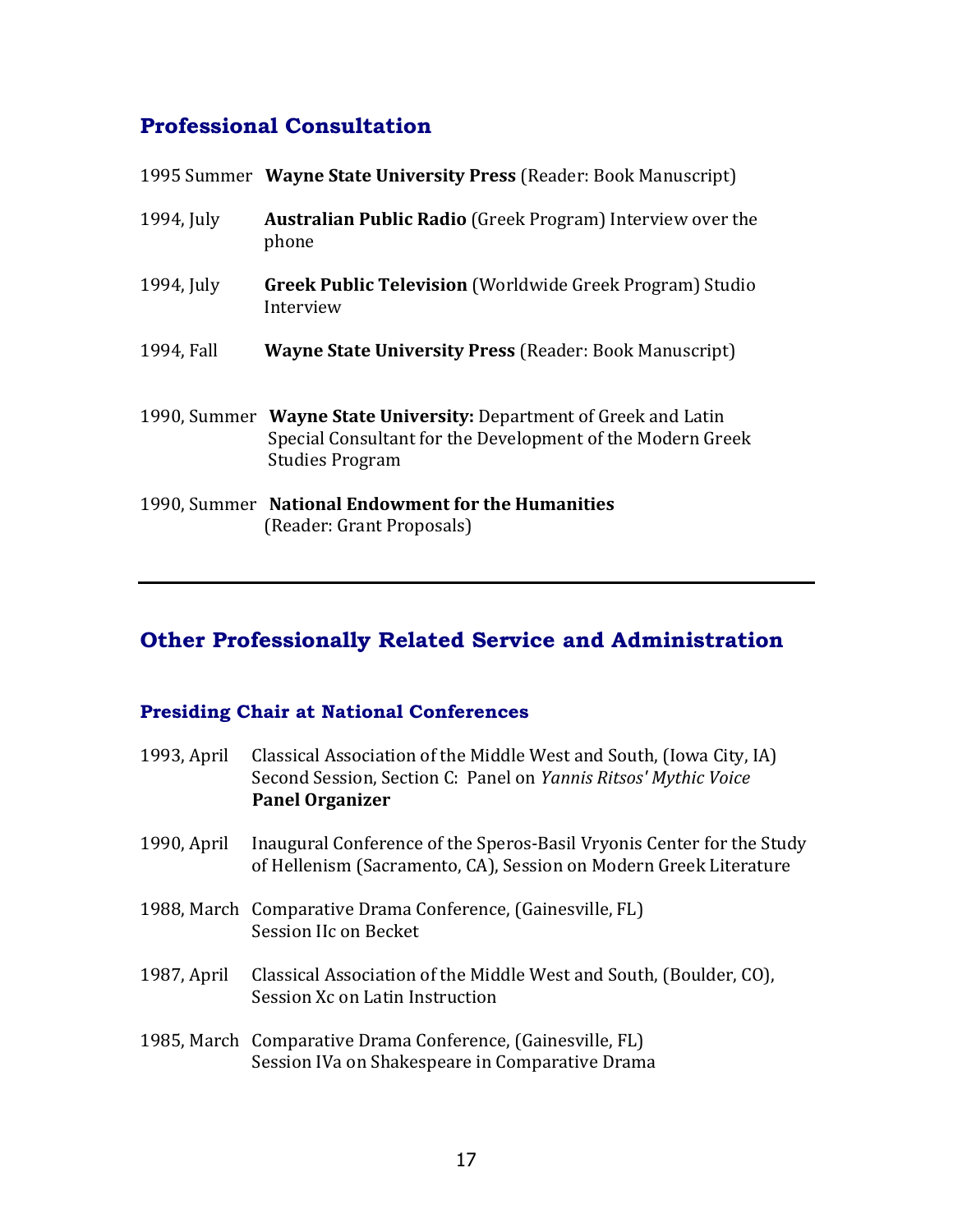# **Modern Greek Studies Program Development:**

## **Fund Raising Projects:**

| 1983-90                        | University of Florida:  | • Formal Presentations about Modern<br><b>Greek Studies</b>                                                                                                                                                                         |
|--------------------------------|-------------------------|-------------------------------------------------------------------------------------------------------------------------------------------------------------------------------------------------------------------------------------|
|                                |                         | • Dissemination of Information of<br>relevant information                                                                                                                                                                           |
|                                |                         | • Cultural Exhibits                                                                                                                                                                                                                 |
|                                |                         | • Greek Dance Shows                                                                                                                                                                                                                 |
|                                |                         | • Bake Sales                                                                                                                                                                                                                        |
| 1990-95                        | Wayne State University: | • Cooperating with the WSU Development Office                                                                                                                                                                                       |
|                                |                         | • Communication with Greek Public Agencies<br>such as the Greek Embassy, the Ministry of<br>Culture, the Ourani Foundation                                                                                                          |
|                                |                         | • Phonathons (May 1991, Dec. 1991,<br>May 1992)                                                                                                                                                                                     |
|                                |                         | • Raising funds for the Modern Greek Studies<br><b>Fellowship</b> (summer 1991)                                                                                                                                                     |
|                                |                         | • Organized a Fund-raising concert and dinner<br>form May 1st 1993 for the benefit of the<br>Detroit Chair of Modern Greek Studies with<br><b>Sophia Bilides' Folk Music of Greek</b><br>Ensemble.                                  |
| 1994-97 Greek Government Funds |                         | • In the summer of 1994, I applied for support<br>and secured funding of 700,000 drachmas<br>(about \$3,000) from the General Secretariat<br>of the Greeks Abroad of the Greek Government<br>for the WSU Mod. Greek Studies Program |
|                                |                         | • In 1996, through my constant communication,<br>the Greek Government funds to WSU were<br>increased to the amount of \$6,000                                                                                                       |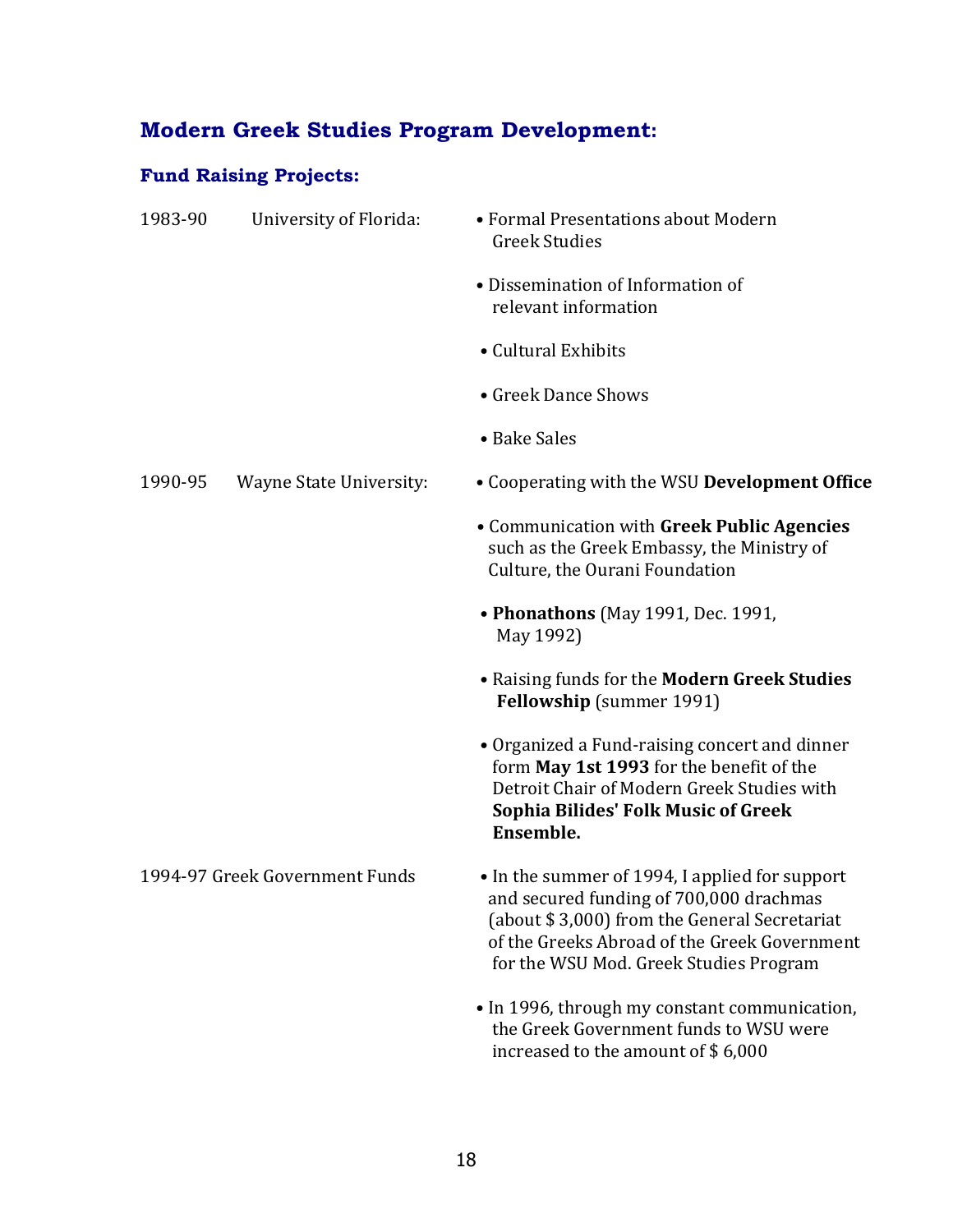## **Development of the WSU Modern Greek Studies Pre-Collegiate Program**

1992-93 **•** Searching for and Interviewing Qualified Teachers

| • Organizing an Introductory Session in the beginning of the year                                                                                                                                                                                                                            |
|----------------------------------------------------------------------------------------------------------------------------------------------------------------------------------------------------------------------------------------------------------------------------------------------|
| • Supervising and Advising Teachers                                                                                                                                                                                                                                                          |
| • Corresponding and Organizing meetings with the parents and conducting<br>surveys                                                                                                                                                                                                           |
| • Supervising the Academic Development of the Program including the<br>ordering and purchasing of materials both in the USA and in Greece<br>• Attending Committee Meetings and Drafting Progress Reports<br>• Visiting Possible Locations for Instruction<br>• Producing a Program Brochure |
| • Publicity (calls, radio interviews, letters, community communication)                                                                                                                                                                                                                      |
| <b>Other Modern Greek Studies Program Development Activities:</b>                                                                                                                                                                                                                            |
|                                                                                                                                                                                                                                                                                              |

| 1990-92 | • Development of New Courses (GRK 261, GRK 371. Although these<br>courses already pre-existed in the catalogue, I found no existing materials<br>and I had to create these courses over again. |
|---------|------------------------------------------------------------------------------------------------------------------------------------------------------------------------------------------------|
| 1991-93 | • Computer Software Materials for computer-aided instruction of the<br>Modern Greek Language (with the help of Mary Waker, WSU Lang. Lab)                                                      |
| 1991-97 | • Modern Greek Studies Program Advertising Brochures                                                                                                                                           |
| 1990-96 | • Developing the Library's holdings in Modern Greek<br>(Books, Slides, Videos)                                                                                                                 |
| 1990-96 | • Outreach Activities: Organizing and administering the activities of<br>Prominent Guest Speakers like Van Coufoudakis (Oct. 1990). John Jatrides                                              |

ent Guest Speakers like Van Coufoudakis (Oct. 1990), John Iatrides (March 1991), Michael Herzfeld (Jan. 1992); Margaret Alexiou, (March 1992) David Young, (April 1995), Yanni Simonides, (March 1996)

## **Newsletters**

- 1990 *Modern Greek Studies*: Wayne State University Modern Greek Studies' Newsletter
- 1993 *ΝΕΑ ΕΛΛΗΝΙΚΑ* WSU Modern Greek Studies Program Newsletter
- 1994 Prepared Materials for a New Issue of *ΝΕΑ ΕΛΛΗΝΙΚΑ*